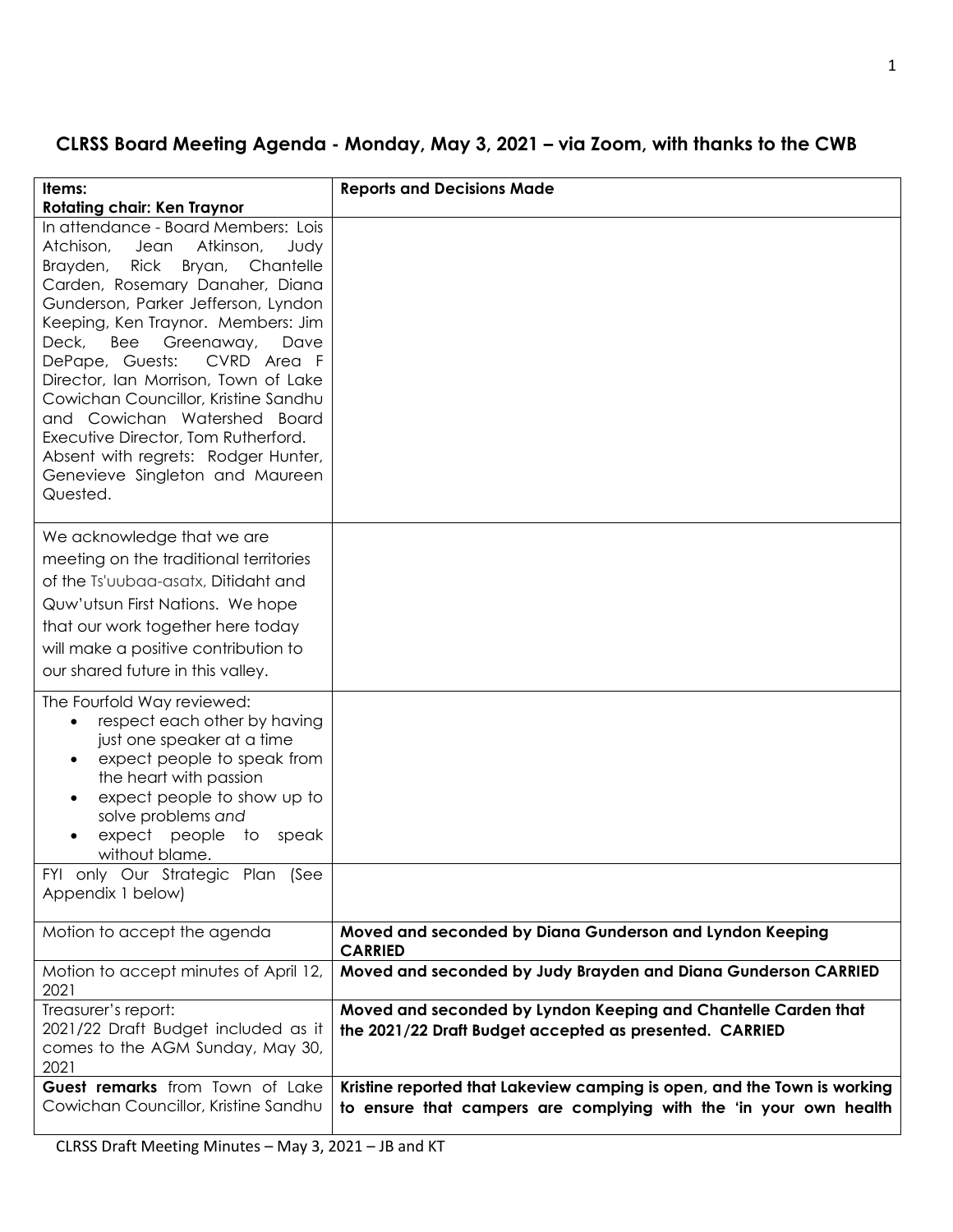| Guest remarks from CVRD Area F<br>Director, Ian Morrison                                                                                          | authority' Covid restrictions. She updated the members on the ToLC plans<br>to regulate parking at Saywell Park this summer: possible temporary<br>parking lot on Point Ideal Road to alleviate some of the inundation at<br>Saywell. There are seven 'Lady of the lake' candidates this year.<br>lan updated the members on the current state of the CVRD building on<br>Ingram St. after the recent water issue; staff is working from home or is<br>placed at satellite offices, but delivery of CVRD services is necessarily<br>impacted because of this situation. Length of time for full restorations is<br>expected to be at least 3 months.<br>He updated the members on the 'no trespassing' signage that will be<br>erected at the Little Beach pullout on Greendale Road but the property<br>owners. The RCMP are aware of the situation but no deliberate attempts<br>will be made to stop tubers from disembarking. The signs are for the<br>owner's protection. |
|---------------------------------------------------------------------------------------------------------------------------------------------------|--------------------------------------------------------------------------------------------------------------------------------------------------------------------------------------------------------------------------------------------------------------------------------------------------------------------------------------------------------------------------------------------------------------------------------------------------------------------------------------------------------------------------------------------------------------------------------------------------------------------------------------------------------------------------------------------------------------------------------------------------------------------------------------------------------------------------------------------------------------------------------------------------------------------------------------------------------------------------------|
| Correspondence: BCCF Request re<br>added CSSP work (See CORRECTED<br>Appendix 4 below) Ken Traynor                                                | Discussion ensued. CLRSS may be asked to suggest some properties for<br>riparian restoration, should this program proceed.                                                                                                                                                                                                                                                                                                                                                                                                                                                                                                                                                                                                                                                                                                                                                                                                                                                     |
| Business Arising from the Minutes and<br>Written Reports:<br>1. The Riparian information signs<br>currently in Saywell Park - Parker<br>Jefferson | 1. Parker reported that his awaiting input from Genevieve on changes that<br>she wished to incorporate. He feels that the process is not difficult, nor will<br>it be costly.                                                                                                                                                                                                                                                                                                                                                                                                                                                                                                                                                                                                                                                                                                                                                                                                  |
| 2. Watershed Education Centre at the<br>New Weir - Ken Traynor & Dave De<br>Pape                                                                  | 2. Ken reporting that he has applied for delegation status at the upcoming<br><b>ToLC May 18th Parks and Rec Committee meeting</b>                                                                                                                                                                                                                                                                                                                                                                                                                                                                                                                                                                                                                                                                                                                                                                                                                                             |
| 3. Trailer Park at Sutton Creek - Update<br>Ken Traynor                                                                                           | 3. Plans underway. To be announced.<br>4. Lyndon reported that Joe Saysell in conversations with the Ministry of                                                                                                                                                                                                                                                                                                                                                                                                                                                                                                                                                                                                                                                                                                                                                                                                                                                               |
| 4. Watch the Redds signage - update<br>Lyndon Keeping                                                                                             | the environment has been assured that signage about regular fishing rules<br>will be posted. Joe was disappointed with this result.                                                                                                                                                                                                                                                                                                                                                                                                                                                                                                                                                                                                                                                                                                                                                                                                                                            |
| 5. 2021/22 CLRSS Board nominees -<br>Ken Traynor                                                                                                  | 5. The following 2021/22 CLRSS Board roster is coming forward to a meeting<br>for ratification asap.                                                                                                                                                                                                                                                                                                                                                                                                                                                                                                                                                                                                                                                                                                                                                                                                                                                                           |
|                                                                                                                                                   | <b>CLRSS Board Nominees</b><br>Nominated by Lois Atchison and Bee Greenway<br><b>Executive Directors:</b><br>President - Ken Traynor<br>Vice President - Lyndon Keeping<br>Secretary - Judy Brayden<br>Treasurer - Lyndon Keeping<br><b>Members At Large:</b><br>Di Gunderson<br>Jean Atkinson<br><b>Rosemary Danaher</b><br><b>Chantelle Carden</b><br>Jim Deck<br>Dave DePape<br>*Rodger Hunter                                                                                                                                                                                                                                                                                                                                                                                                                                                                                                                                                                              |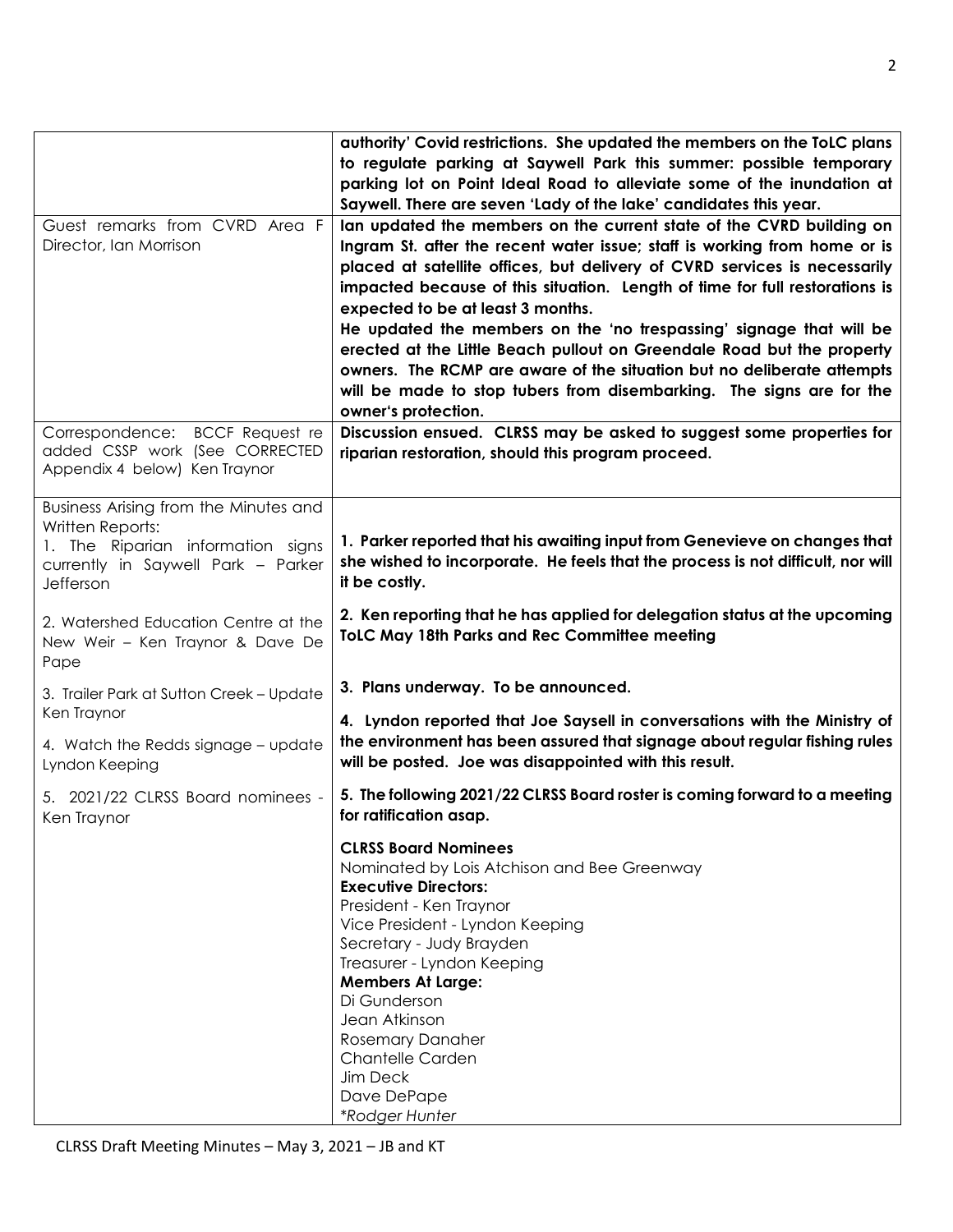|                                   |                                                                                                                                                              | *Rick Bryan                                                                                                                                                                                                                               |  |
|-----------------------------------|--------------------------------------------------------------------------------------------------------------------------------------------------------------|-------------------------------------------------------------------------------------------------------------------------------------------------------------------------------------------------------------------------------------------|--|
|                                   |                                                                                                                                                              | * Rodger Hunter and Rick Bryan have agreed to accept appointments to<br>the 2021/22 CLRSS Board of Directors once 30 days has passed from the<br>renewal dates of their CLRSS memberships                                                 |  |
| Leads conversation and updates as |                                                                                                                                                              |                                                                                                                                                                                                                                           |  |
|                                   | needed:                                                                                                                                                      |                                                                                                                                                                                                                                           |  |
|                                   | a. Gerald Thom Memorial Native<br>Garden<br>Plant<br>Rosemary<br>Danaher (See Appendix 5 below)                                                              | a. Rosemary announced that there would be a May 26/27 clean-up day<br>at the GTMNPG for those able to help with a clean-up of the area.                                                                                                   |  |
|                                   | b. Social - Rosemary Danaher (See<br>Appendix 5 below)                                                                                                       |                                                                                                                                                                                                                                           |  |
|                                   | c. Monthly Meetings rotating chair:<br>Parker Jefferson in June if able,<br>Lyndon Keeping back-up.                                                          | c. Lyndon will be chairing the meeting. With thanks.                                                                                                                                                                                      |  |
|                                   | d. Membership - Maureen Quested:<br>As of April 29, 2021:<br>41 total members consisting<br>of:<br>3 lifetime members<br>2 new members<br>36 renewed members |                                                                                                                                                                                                                                           |  |
|                                   | e. Fundraising - Maureen Quested<br><b>NIL</b>                                                                                                               |                                                                                                                                                                                                                                           |  |
| f.                                | Decibel<br>Coalition<br>Diana<br>Gunderson will report on the<br>conference<br>recent<br>that<br>she<br>attended.<br>(See<br>Appendix<br>7<br>below)         | f. See Appendix 7 for full report.                                                                                                                                                                                                        |  |
|                                   | g. Youth Engagement - Chantelle<br>Carden will report on the 'shirt<br>initiative' (See Appendix 6 below)                                                    |                                                                                                                                                                                                                                           |  |
|                                   | h. Our Watersheds - Through the<br>Lens of Art - Viewing Ecosystems<br>Creatively - Judy Brayden                                                             | h. Judy thanked all those folks who had been so helpful with the project<br>to date and reviewed that there would be two sections to the initiative:<br>Witnessing the Water and History Meets Climate Change. More details to<br>follow. |  |
| j.                                | Monitoring<br>Water<br>Bee<br>Greenway NIL                                                                                                                   |                                                                                                                                                                                                                                           |  |
|                                   | <b>New Business:</b>                                                                                                                                         |                                                                                                                                                                                                                                           |  |
|                                   | 1. May 30 AGM format and planning<br>- Judy Brayden and ken Traynor                                                                                          |                                                                                                                                                                                                                                           |  |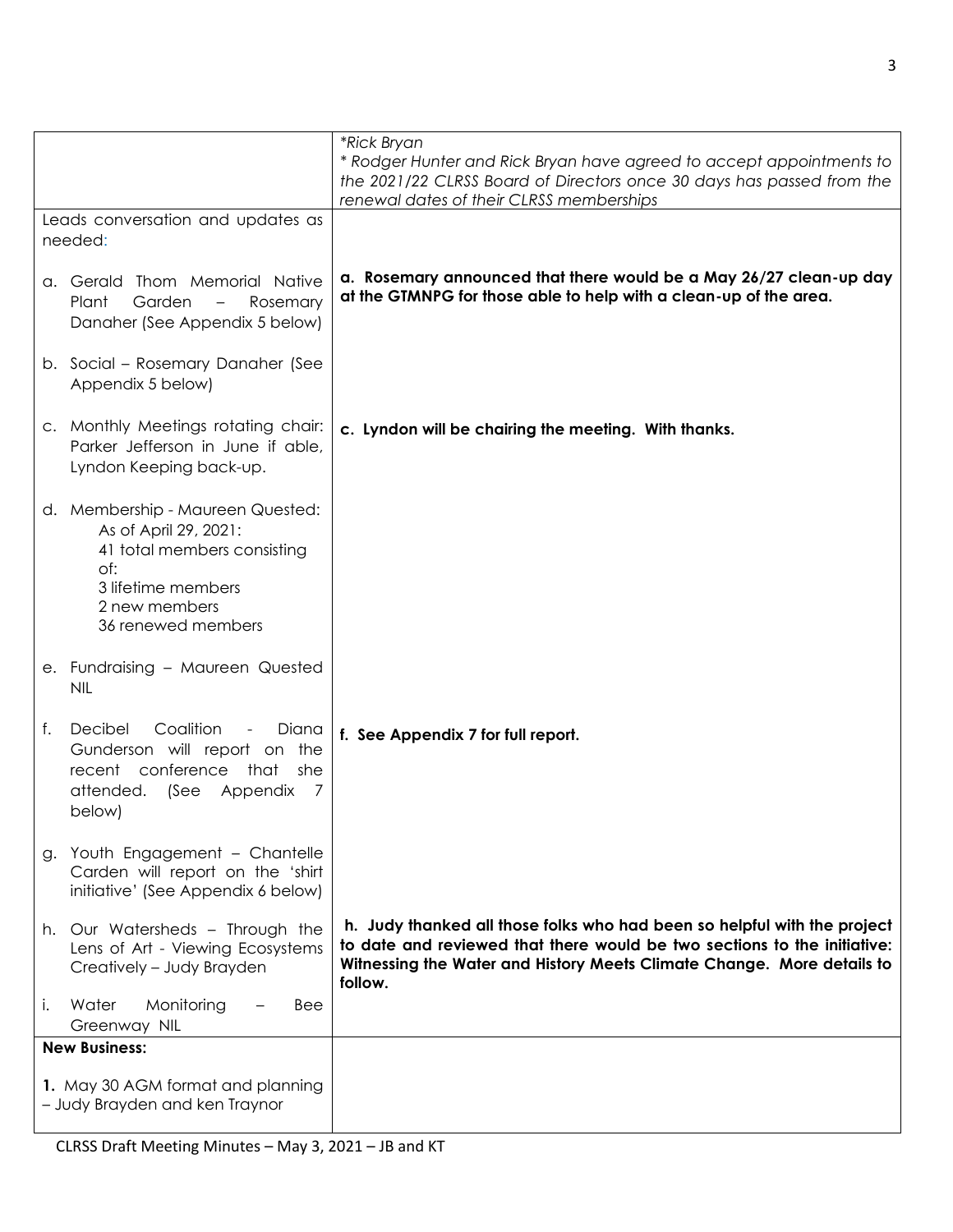|                                                                                                                                   | 1. The Zoom meeting will be May 30 (10:00 - 12:00) and the format will be<br>a version of the one followed last year. The PowerPoint reports and the<br>election of officers.                                                                                                                                                                                                                      |  |  |
|-----------------------------------------------------------------------------------------------------------------------------------|----------------------------------------------------------------------------------------------------------------------------------------------------------------------------------------------------------------------------------------------------------------------------------------------------------------------------------------------------------------------------------------------------|--|--|
| <b>CLRSS</b><br>Lifetime<br>2.<br>Honorary<br>Membership - Ken Traynor                                                            | 2. It was decided to honour two long-time, very dedicated CLRSS<br>members this year.                                                                                                                                                                                                                                                                                                              |  |  |
| <b>Community Stewardship Reports:</b>                                                                                             |                                                                                                                                                                                                                                                                                                                                                                                                    |  |  |
| 1. Cowichan Watershed Board – Tom<br>Rutherford                                                                                   | 1. Tom reported on the Weir Steering Committee meeting at which the<br>issue of cold water return was discussed. Because this is an important<br>component of a successful design a study will be forthcoming to<br>determine exactly how far up the lake infrastructure would have to be<br>installed to ensure the necessary cold water return.                                                  |  |  |
|                                                                                                                                   | Further, Tom reported on the work of a consultant to examine the licence-<br>holder models that could be possible in this case.                                                                                                                                                                                                                                                                    |  |  |
|                                                                                                                                   | Tom reviewed the flows data and the Board members indicated that they<br>would appreciate being sent the weekly report from Brian Houle. Judy<br>said that she would forward it.                                                                                                                                                                                                                   |  |  |
| Cowichan<br>2.<br>Stewardship<br>Roundtable - Lyndon Keeping                                                                      | 2. Lyndon reported that one of the interesting items at the recent meeting<br>was the study underway to examine the mortality of cutthroat in Cowichan<br>Lake. Apparently the catch rates of cutthroat is down from the historic<br>levels and members wondered if this had anything to do with the<br>Cowichan lamprey, as they feed off that species in their adult stage,<br>before they mate. |  |  |
| 3. Other reports as needed:                                                                                                       |                                                                                                                                                                                                                                                                                                                                                                                                    |  |  |
| Lamprey update - Genevieve<br>а.<br>Singleton NIL                                                                                 |                                                                                                                                                                                                                                                                                                                                                                                                    |  |  |
| Update from the<br>paddling<br>b.<br>community - Rick Bryan                                                                       | 3b. Rick reminded the members of the fundraising that the paddle sports<br>community had undertaken in order to raise the funds for a feasibility study<br>about the possible inclusion of paddler's recreational component at the<br>weir.                                                                                                                                                        |  |  |
| Motion to Adjourn at 8:41 p.m.                                                                                                    | <b>Moved by Rosemary Danaher</b>                                                                                                                                                                                                                                                                                                                                                                   |  |  |
| <b>Important Upcoming Dates:</b><br>Sunday, May 30, 2021 - CLRSS AGM -<br>time: 10:00 - 12:00<br>Monday, June 7, 2021 - 6:30 p.m. |                                                                                                                                                                                                                                                                                                                                                                                                    |  |  |

# **Appendix 1: Strategic Planning Outcomes 2020**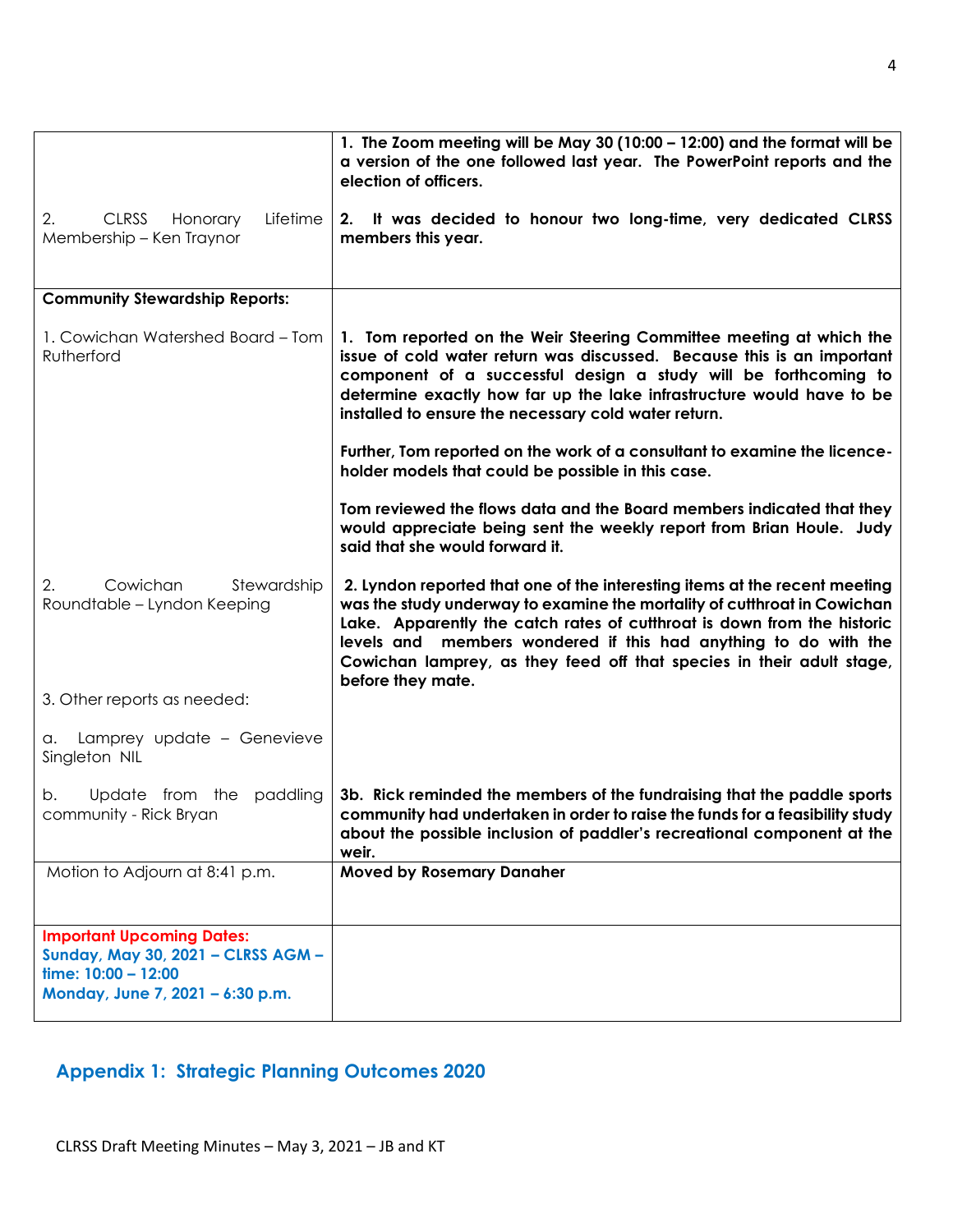| Increase awareness of and support for 2. Increase Youth Engagement<br>building the new weir                                                                                                                                  |                                                                                                                                                          |
|------------------------------------------------------------------------------------------------------------------------------------------------------------------------------------------------------------------------------|----------------------------------------------------------------------------------------------------------------------------------------------------------|
| <b>Goals</b><br>Increase public support<br>$\bullet$<br>community<br>Increase<br>understanding of new weir benefits<br>Increase public awareness of how<br>$\bullet$<br>climate change is driving the need<br>for a new weir | Goals<br>Increase youth membership<br>Re-establish Lake Studies program<br>Collaborate with other valley<br>youth programs<br>Establish youth roundtable |
| 3. Protect Lake Shore Lands                                                                                                                                                                                                  |                                                                                                                                                          |
| <b>Goals</b><br>Protect critical undeveloped<br>$\bullet$<br>shoreline and tributary habitat<br>Promote protection for Shaw Creek<br>watershed<br>Expand shoreline riparian habitat<br>restoration work to tributary creeks  |                                                                                                                                                          |

## **Appendix 2: Treasurer's Report**

# **The Cowichan Lake and River Stewardship Society Balance Sheet as of March 31, 2021**

#### **ASSET**

| <b>Current Assets</b>                      |           |           |
|--------------------------------------------|-----------|-----------|
| <b>Island Savings Credit Union General</b> | 10,232.34 |           |
| <b>Membership Shares</b>                   | 5.72      |           |
| <b>Island Savings Credit Union Bursary</b> | 5,940.57  |           |
| <b>Total Cash</b>                          |           | 16,172.91 |
| <b>TOTAL ASSET</b>                         |           | 16,172.91 |
| <b>EQUITY</b>                              |           |           |
| <b>Members Equity</b>                      |           |           |
| General                                    |           | 8,298.13  |
| Salmon Fry Rescue Funds                    |           | 1,934.21  |
| Bursary/Gerald Thom Fund                   |           | 5,940.57  |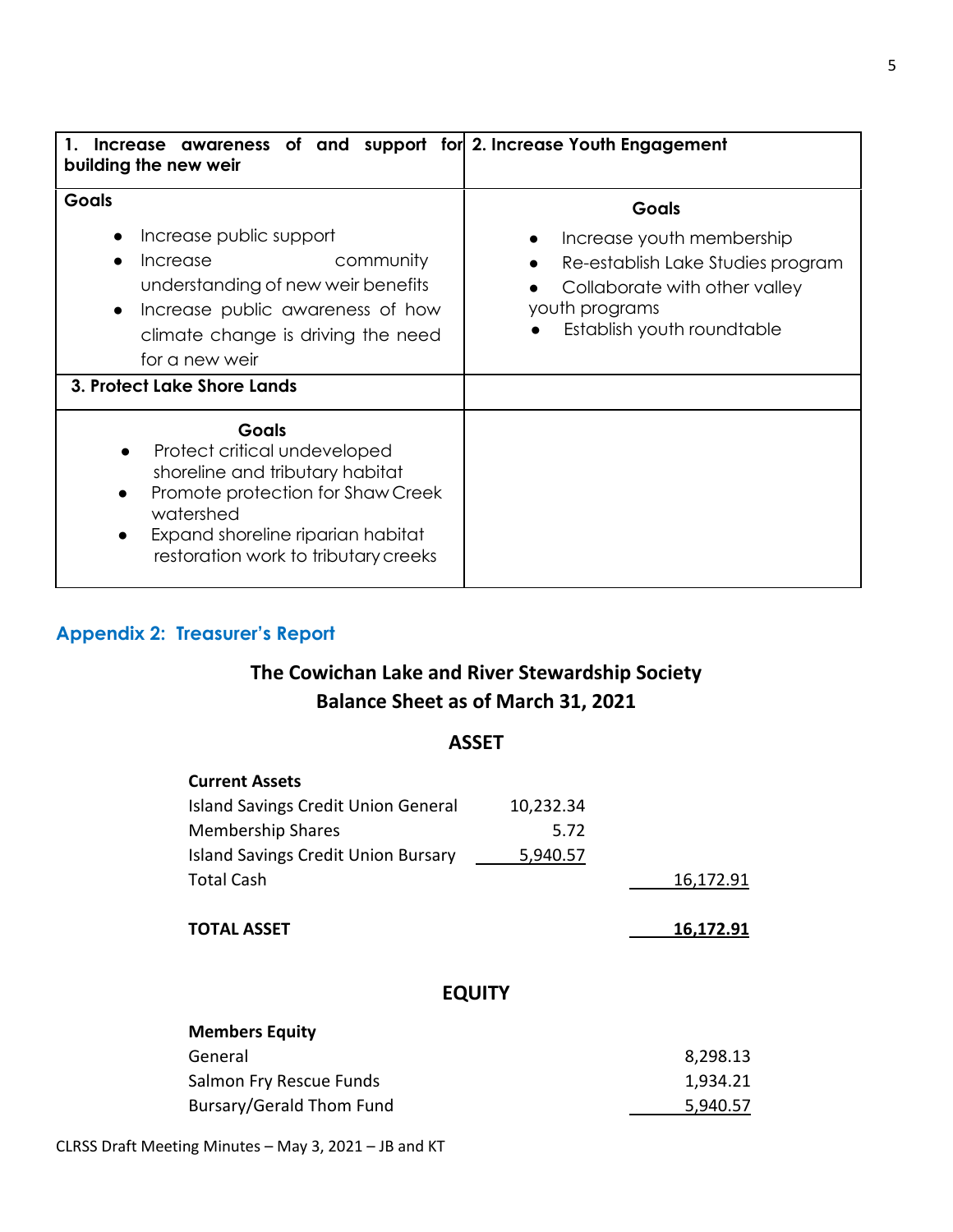| <b>TOTAL EQUITY</b> | 16,172.91 |
|---------------------|-----------|
|                     |           |
| <b>EQUITY</b>       | 16,172.91 |

Generated on April 12, 2021

# **The Cowichan Lake and River Stewardship Society Income Statement April 1, 2020 to March 31, 2021**

#### **REVENUE**

| Membership Fees      | 1340.00     |
|----------------------|-------------|
| Donations            | 303.30      |
| Sales                | 70.00       |
| Fundraising          | 28.00       |
| Interest Revenue     | <u>9.78</u> |
| <b>TOTAL REVENUE</b> | 1751.08     |

#### **EXPENSES**

| <b>Public Information</b>                             | 0        |
|-------------------------------------------------------|----------|
| <b>BCLSS</b>                                          | 50.00    |
| Insurance                                             | 241.50   |
| <b>Printing Costs</b>                                 | 0        |
| <b>Purchase for Sales</b>                             | 0        |
| <b>Gifted Apparel</b>                                 | 17.64    |
| <b>Bank Charges</b>                                   | 11.00    |
| <b>Office Expenses</b>                                | 10.52    |
| Courses & Mtgs                                        | 0        |
| <b>CSSP Activities</b>                                | 0        |
| <b>River CU</b>                                       | $\Omega$ |
| Misc. other                                           | 205.93   |
| Scholarship Fund                                      | 150.82   |
| <b>Fry Rescue</b>                                     | 0        |
| Landowner Education video                             | 0        |
| CLRSS Draft Meeting Minutes - May 3, 2021 - JB and KT |          |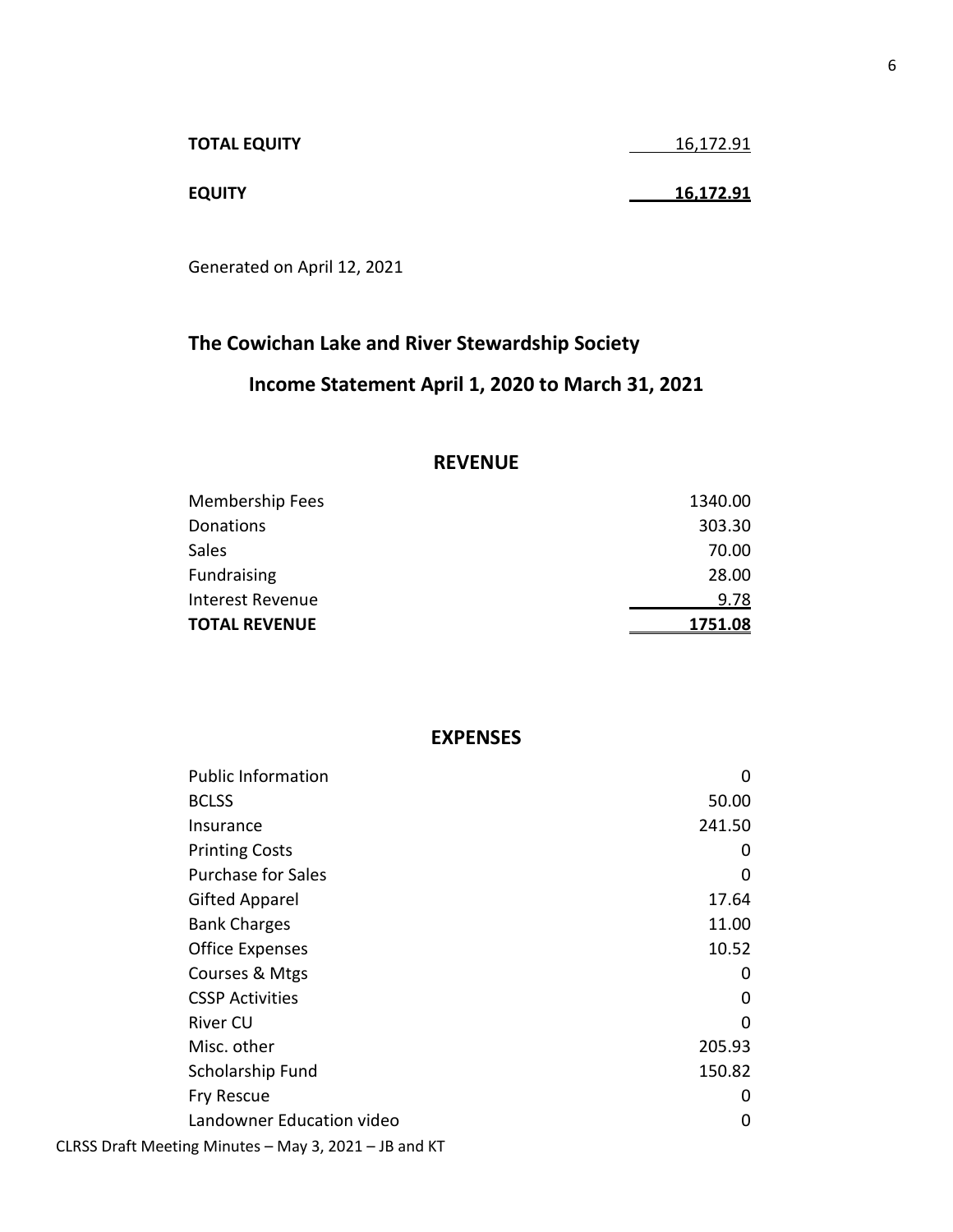| <b>GT Memorial Garden</b> | 751.52  |
|---------------------------|---------|
| <b>Website Update</b>     | 186.60  |
| <b>Strategic Plan</b>     |         |
| <b>TOTAL EXPENSE</b>      | 1625.53 |
| <b>NET INCOME</b>         | 1625.53 |

Generated On: April 12, 2021

## **Appendix 3: 2021/22 CLRSS Annual Budget**

| <b>Category</b>             | <b>Draft Budget</b><br>2021/22 | <b>Actual 2020/2021</b> |
|-----------------------------|--------------------------------|-------------------------|
|                             |                                |                         |
| <b>Revenues</b>             |                                |                         |
| <b>Total Revenue</b>        | \$4500                         | \$1751.08               |
| Memberships                 | 1400                           | 1340.00                 |
| <b>Donations</b>            | 2000                           | 303.30                  |
| <b>Sales</b>                | 300                            | 70.00                   |
| Fundraising                 | 800                            | 28.00                   |
| Interest                    | $\mathbf{0}$                   | 9.78                    |
| <b>Expenditures</b>         |                                |                         |
| <b>Total Expenditures</b>   | \$4500                         | \$1474.62               |
| Signs                       | 0                              | 0                       |
| Accounting                  | 100                            | 0                       |
| <b>BCLSS</b>                | 50                             | 50.00                   |
| <b>Society Fees</b>         | 250                            | 0                       |
| <b>Printing Costs</b>       | 400                            | 0                       |
| <b>Purchase for Sales</b>   | 100                            | 0                       |
| Insurance                   | 0                              | 241.50                  |
| <b>Bank Charges</b>         | 100                            | 11.00                   |
| <b>Office Expenses</b>      | 200                            | 10.52                   |
| Courses & Mtgs              | 0                              | 0                       |
| <b>River CU</b>             | 0                              | 0                       |
| <b>Fundraising Expenses</b> | 100                            | $\mathbf 0$             |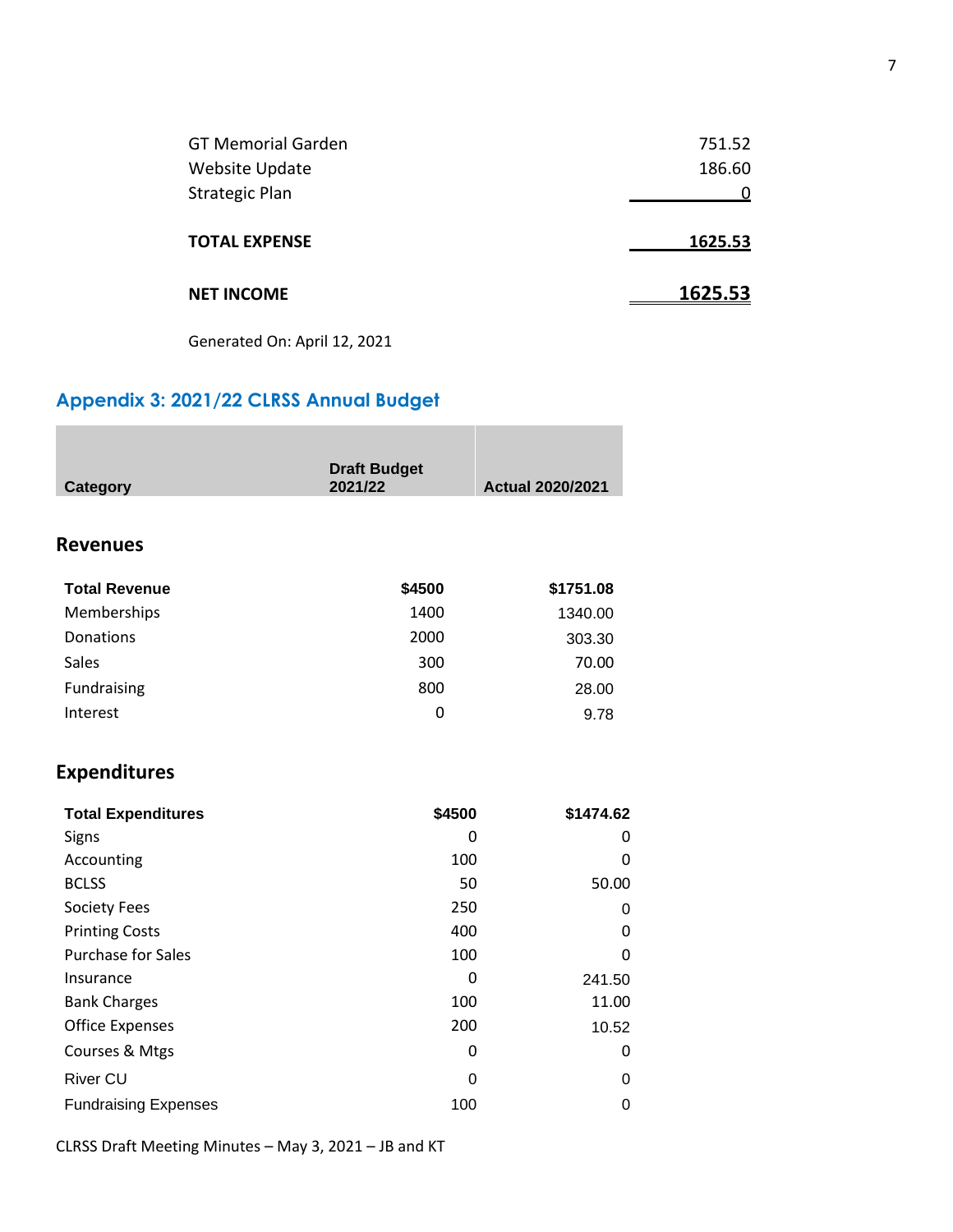| Misc. other                        | 500 | 205.93 |
|------------------------------------|-----|--------|
| Scholarship Fund                   | 500 | 150.82 |
| <b>Fry Salvage</b>                 | 300 | 0      |
| <b>Landowner Education</b>         | 500 | 0      |
| Gifts (apparel)                    | 100 | 17.64  |
| Project GT Memorial Garden Project | 400 | 751.52 |
| <b>Website Update Project</b>      | 100 | 37.69  |
| <b>Watershed Art Project</b>       | 800 |        |

## **Appendix 5: GTMNPG and Social**

1. No retail sales - if anyone would like to buy a new t-shirt or baseball cap etc, contact Rosie either by email or phone.

2. Thank-you card hand delivered to LC Town Office re \$100 grant to replace Gerald's vandalized directional sign.

3. Gerald's Garden - no storm or wilful damage to the garden. It looks like the 2 yellow violets you planted survived the winter - we have green leaves at the moment. Parker's lilies are a no show at this point. *Gerald's garden needs its first weed and maintenance work sometime in May - will be weather dependent. We will erect the new directional sign to Gerald's garden at the same time.*

## **Appendix 6: Youth Engagement**

Students were absolutely fantastic 2 weeks ago. They are planning the following projects:

1) an all-school clean-up (they are working on receiving school permission with the principal to work around COVID rules)

2) signage on the river from LCS (in collaboration with CLRSS) to help with garbage clean-up. In addition, they are also looking to talk to Tubeshack as a group to discuss with their needs to "encourage" Tubeshack to help with keeping the river clean.

3) Native plant gardening for next year planning.

*Next Steps:*

1) Noni wants me to meet with them one more time so they can update me with them on their process.

2) This would be a good time for us to bring in Noni and let her know now that we have engaged with students - is there a possibility of incorporating actions like this into a summer camp and what would the interest be?

#### **Appendix 7: Decibel Coalition Report**

#### **Boating on BC Lakes-A Diverse Future**